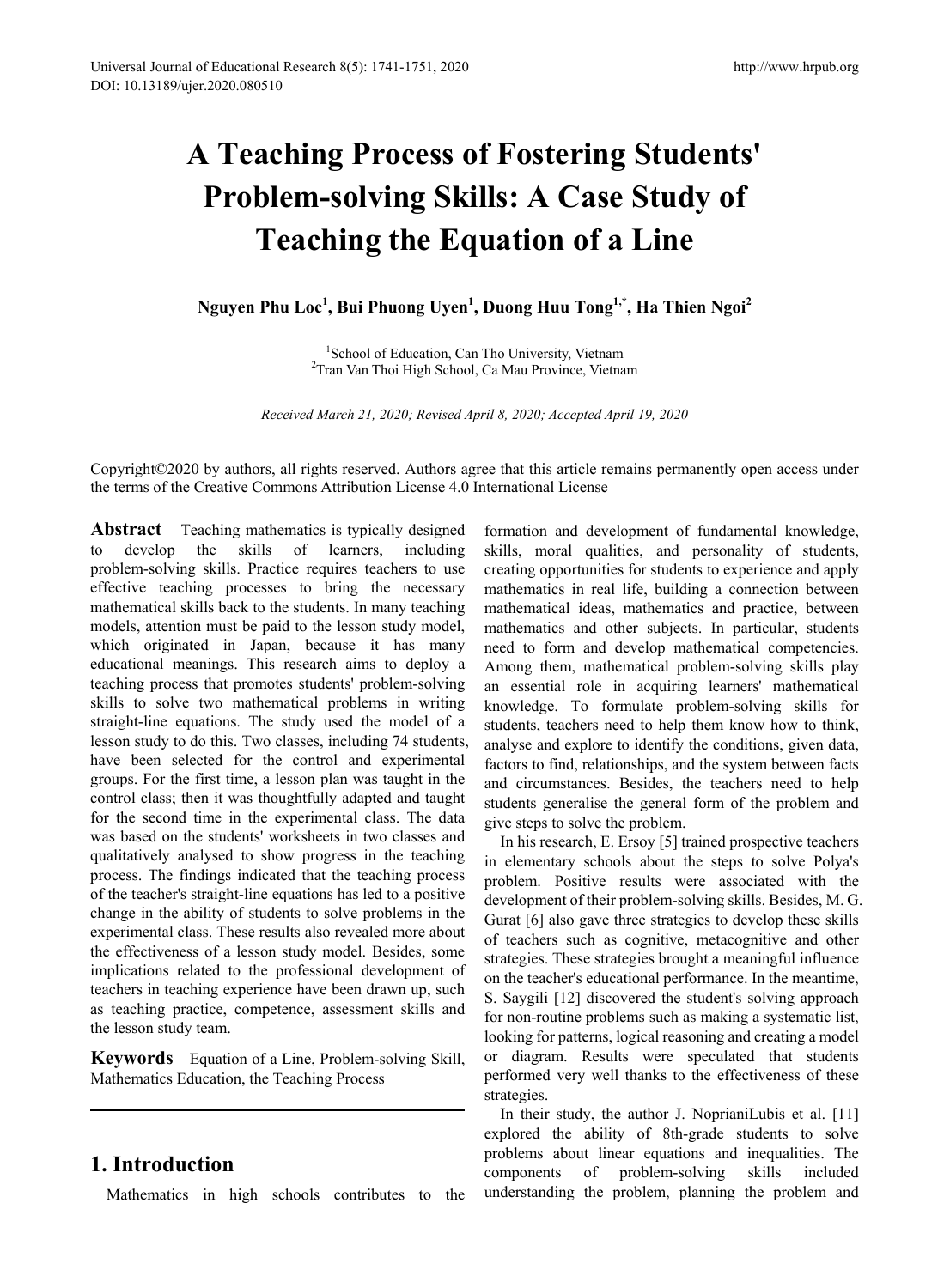reviewing the results. However, R. E. Simamora et al. [13] emphasised the effectiveness of discovery-based learning materials which aimed at students' ability and self-efficacy to solve problems. From here, the authors suggested that teachers needed to prepare useful learning materials and pay attention to the local culture in mathematics education—similarly, M. Pd. Zulyadaini [17] used a creative problem-solving learning model to promote students' ability to solve problems. The research results reported that the use of this model brought a significant effect compared to the direct learning model.

The transfer of mathematical knowledge depends on many teaching methods and techniques of teachers, and its reason is due to their interests. In M. Ünal's research [16], teachers preferred techniques such as "question and answer" and "demonstration" because of their ease of use. In contrast, "scenario" and "case study" were not liked by many teachers because they required much preparation time and teaching materials. Also, A. Takahashi et al. [14] emphasised a meaningful role in developing and extending effective mathematics teaching practice because teachers played a central role as investigators for their teaching practices in classrooms. The lesson study, meanwhile, makes an important contribution to the teacher's learning by providing them with specific examples of teaching practice, and this was mentioned in the research of F. Y. Arslan [1].

Meanwhile, N. Boonsena et al. [3] wanted to emphasise the effectiveness of the lesson study's teaching practice. The authors mainly mentioned three critical components such as lesson study team, teaching practices and support. In particular, the preparation and adaptation of each element in each context were crucial. Similarly, Marsitgit [10] mentioned the benefits of lesson study in respects of teaching methods, teachers' competencies, learners' achievements, assessment, learning materials and syllabus. The subject of professional development in the research of F. Coenders and N. Verhoef [4] was beginning and experienced teachers. Lesson study was considered as an activity for Japanese teachers sharing problem-solving approaches. Indeed, M. Isoda [7] was interested in teaching how to learn and sharing pedagogical content knowledge. Moreover, the promotion of teachers' quality through lesson study in the Philippines was also studied by L. Lomibao [9]. The study results were documented that most teachers were positively aware of the benefits of lesson study and that it promoted their career development. Nevertheless, lesson studies do not always bring positive results for teachers; specifically, the research of R. Bjuland and R. Mosvold [2] was a negative case. The results of their study indicated that prospective teachers did not establish research questions for their research lessons, focused on observing students' learning, and their experiences did not make students aware clearly.

# **2. Mathematical Problem, Problem-solving, the Teaching Process of Fostering Students' Problem-solving Skills**

## **2.1. Mathematical Problem**

According to the author N. P. Loc [8], problems in high schools can be divided into three main categories as follows: Basic problems, advanced problems, practical problems.

Basic problems: Problems that students can directly apply concepts, theorems, algorithms available to solve or problems with not high complexity, are familiar mathematical forms that the strategy addresses almost possible. Math problems of this type are frequently used to reinforce, practise using the knowledge that students have just learned or used to practise a specific skill.

Advanced problems: Problems that the solver does not know how to find the solution; It requires the solver to explore or to use the "trial-and-error" method to find an appropriate explanation for a given problem.

Practical problem: It is a problem put in a specific context, containing a question related to life or related to different fields of science and technology. These problems help students see the applicability of mathematics, and they contribute to motivating students to study mathematics well.

The mathematical problems play an important role in contributing to the implementation of the objectives of math teaching and personality development of learners. The problem creates conditions for students to consolidate the knowledge they have learned, systematise the mathematical knowledge, and practice necessary math solving skills. The problem is also a tool to serve the teaching and learning activities of some other subjects. Furthermore, the problem has the effect of contributing to the formation and development of current intellectual capacity such as analysis, proof, comparison, synthesis, evaluation, generalisation, expansion of the problem practice for students on carefulness, accurate calculation, science, ability to calculate quickly, logical reasoning.

## **2.2. Problem-solving**

Problem-solving skill is the ability to apply mathematical knowledge to solve exercises (by reasoning and proving). In math "Skills are the ability to solve problems, perform proofs and critically analyse the solutions and proofs received". Opinions on problem-solving skills of author N. P. Loc [8] are as follows: "Including skills to identify information related to a given problem and handle them to give solutions to the problem". The development of mathematical problem-solving competence is being focused on teaching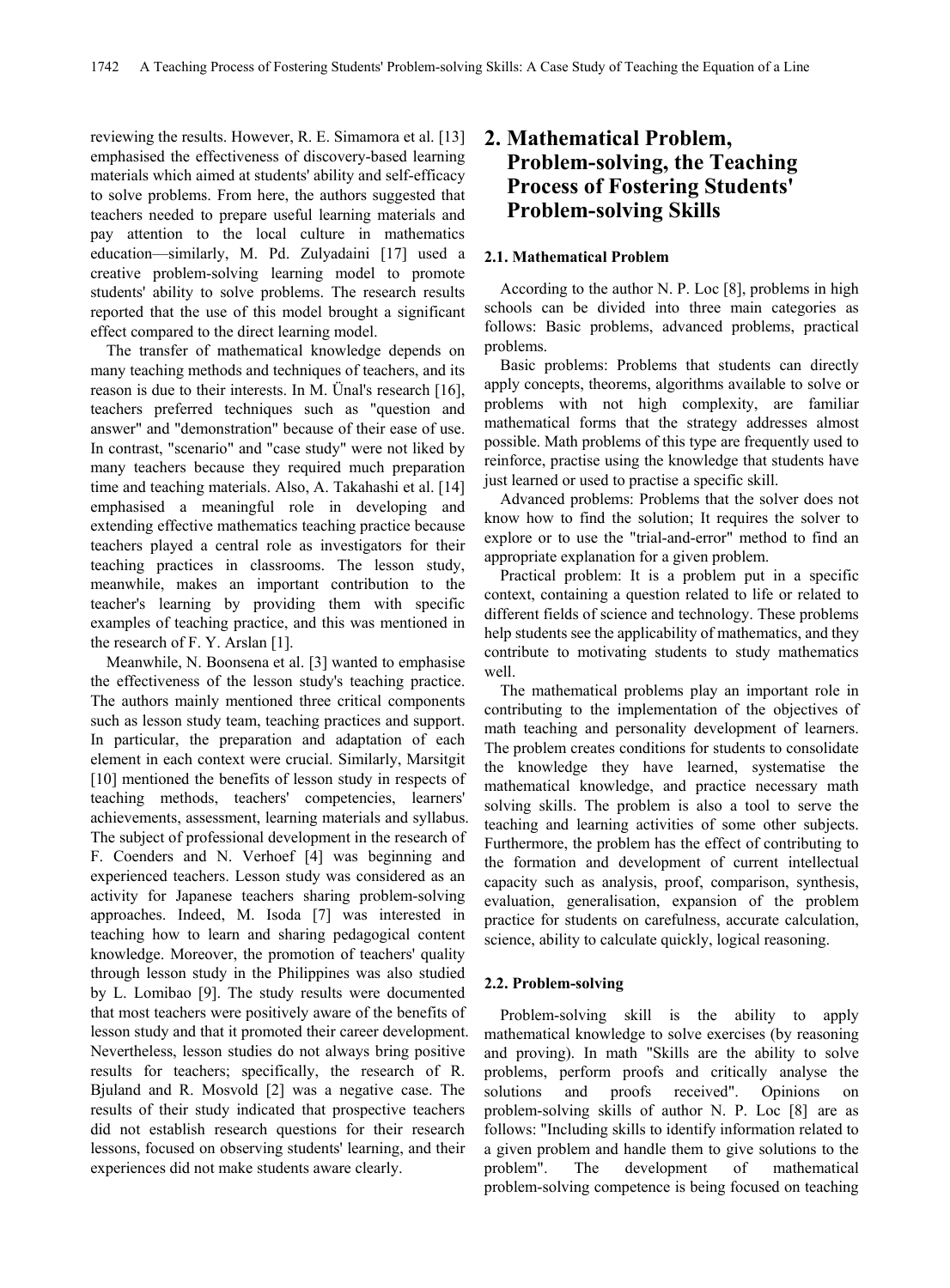mathematics in Vietnam, and that is made clear in the research of D. H. Tong et al. [15].

Mathematical problem-solving skills include skills to identify information related to a given problem, processing them to provide solutions to the problem. Therefore, math problem-solving skills include the following skills:

Information gathering: Analyse of the problem to show the given information, identify the requirements of the problem, determine the problem type from the facts of the problem, contact the relevant information. For example, the problem about triangles, the information required to connect is the three-point rule (vector), cosine theorem, sine theorem, area, circumference. Therefore, the solvers have a general picture of the problem and obtain the necessary information to find the solution to the problem.

Information processing: Exploiting and transforming collected information, applying known experience and knowledge to find solving strategies.

Aggregation: Aggregating information obtained from information collection and processing. From the discovered solution strategy, use obvious inference to present the logical solution. General skills include skills of organising or organising information, applying deduction, presentation and interpretation of problems.

Evaluation: Assess various information and solution strategies to choose the most feasible and reasonable solution, evaluate solutions to identify missing and unreasonable points to adjust and supplement.

Generalisation: Generalisation, extending problems, giving algorithms.

According to G. Polya (cited by N. P. Loc [8]), a process proposed included four steps for solving a problem:

Step 1: Analyse the problem.

Step 2: Find a solution strategy.

Step 3: Present the solution.

Step 4: Check and study the solution.

To apply Polya's process well in solving problems, we need to give some suggestions in each of the following steps:

Analyse the problem.

The solver uses some of the following questions to analyse, find out and identify problems such as What did the problem give? What are the requirements of that mathematical exercise? What type of activity is the problem? What is the goal of the problem? How is the problem related to a known problem? Can the problem be repeated into another more straightforward question? Can students give some specific examples to understand the problem better?

Find solution strategies.

To find strategies for solving problems, the teacher can use some of the following suggestions such as predicting and testing, solving problems more simply, considering exceptional cases, using interpretation and using analysis. Also, they can start from what students are looking for or prove to find a solution strategy, and convert the problem into a familiar problem. They can solve similar problems, set up an equation, break down the problem, tabulator, experiment, find the form, use variables, change the view, change the approach to the problem, use the formula and use drawings or diagrams.

Presenting the solution

Make the plan outline, add or adjust the plan as needed.

• Check and study the solution

Review deductive operations; Review the used formulas; Check the calculation; Check the results of the problem; Consider whether the solver has answered the questions posed? Is the solution reasonable? What solution can methods be applied? What can students learn by solving math problems? Solve the same problem? Can students generalise the problem? Can students expand the problem?

## **2.3. The Teaching Process of Fostering Students' Problem-solving Skills**

The model of lesson study is originated from Japan; this model is considered as a professional development model of teachers right in the classroom through activities such as planning, lesson observation, discussion, and evaluate the lesson.

The process of teaching and researching lessons includes seven steps as follows:

Step 1: Make a teaching plan.

Step 2: Implement teaching and observing lessons.

Step 3: Analyze, comment, evaluate the lesson that has been taught (first time).

Step 4: Modify the lesson plan, add suggestions, and open questions to suit the students.

Step 5: Implement the lesson plan for the second time.

Step 6: Analyse, comment, evaluate the lesson taught (second time).

Step 7: Apply the experience in the teaching process.

# **3. Materials and Methods**

## **3.1. Participants**

The researchers chose class 10C7 as an experimental class to teach for the first time; class 10C3 was a trial class to show the second time of Tran Van Thoi high school, Tran Van Thoi district, Ca Mau province, Vietnam. The two classes 10C3 and 10C7, had the same academic performance, which was reflected in the results of the first-semester Mathematics, the academic year 2018 - 2019. The researchers tested the H0 statistical hypothesis by the Z-test method with the following significance level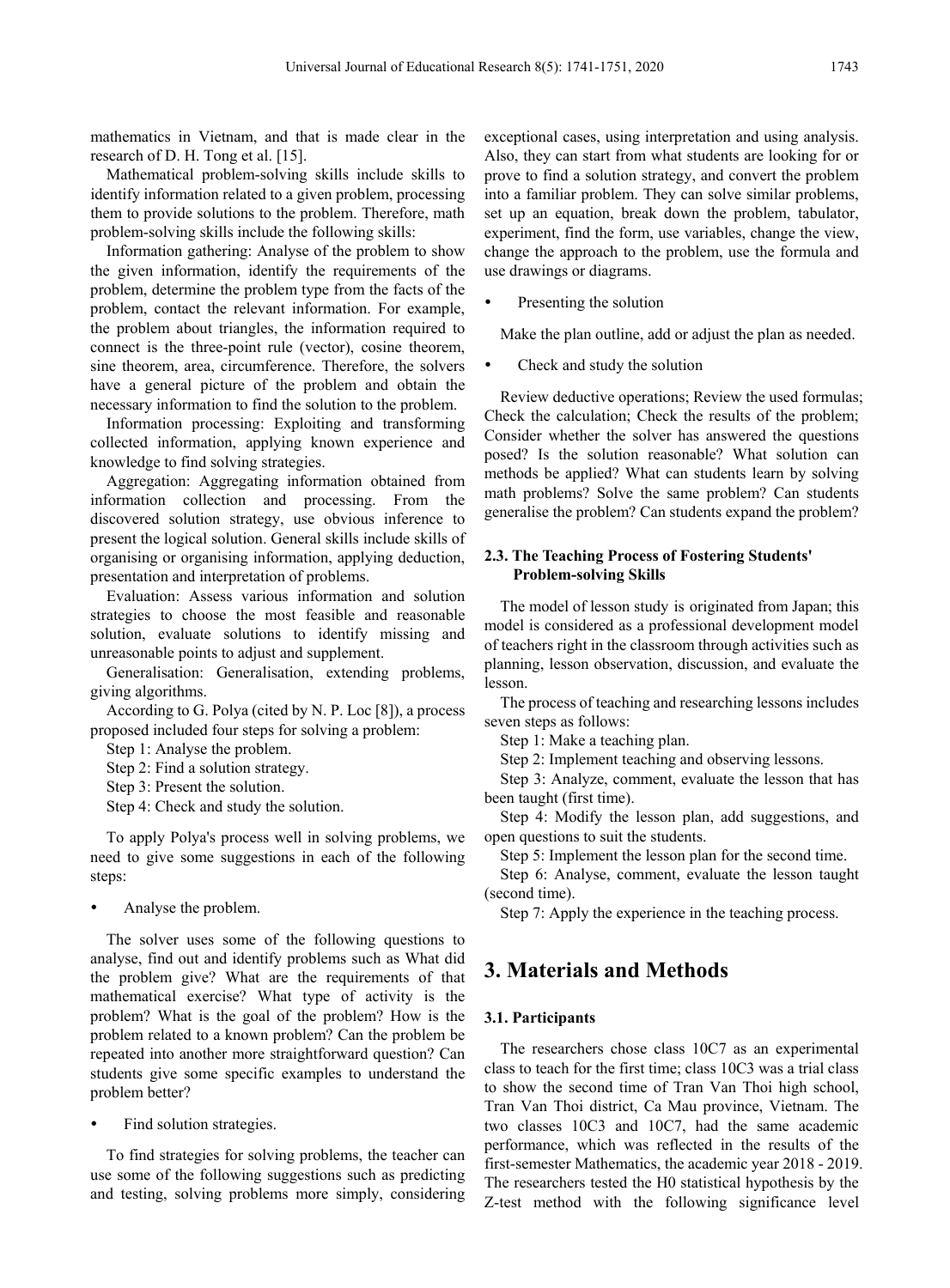$\alpha = 0.05$ :

Hypothesis H0: The learning ability of two experimental classes is equivalent to each other.

| Classes          | Medium score      | Number of students | Variance               |
|------------------|-------------------|--------------------|------------------------|
| 10C <sub>3</sub> | $X_1 \approx 5.7$ | $N_1 = 37$         | $s_1^2 \approx 2.4903$ |
| 10C7             | $X_2 \approx 5.9$ | $N_2 = 37$         | $s_2^2 \approx 1.7543$ |

**Table 1.** The parameters of z

The data obtained from Table 1 allowed calculation of  $|Z| \approx 0.5905$ . Because there was  $|Z| < Z_{0.05} = 1.6449$ , the hypothesis H0 was accepted.

### **3.2. Research Design**

The researchers conducted experimental teaching under the model of lesson study, and the design was carried out as follows:

Step 1: Make a teaching plan.

Based on the objectives of the lesson, including knowledge, skills and attitudes, the researchers designed the lesson to achieve the set goals as students write a straight line equation that satisfies the given condition.

Based on the actual situation of the experimental classroom.

Preparation: Teachers prepare lesson plans, computers, projectors, study cards, ruler, phone.

Teaching time: First experimental teaching (class 10C7, lesson 2, March 9 2019). Second experimental teaching (class 10C3, period 5, March 12 2019).

The content of experimental teaching is passed through subject teachers, professional leaders and school leaders:

Problem 1: Write the general equation of the line passing through two points  $A(1; 2)$  and  $B(3; -1)$ .

Problem 2: Given the line  $d: 3x + 4y - 6 = 0$ . Write the equation of the line ∆ parallel to *d* and with a distance of 2 from *d*.

**Table 2.** The teaching process of solving problem 1

| Teachers' activities                                                | Students' activities                                |
|---------------------------------------------------------------------|-----------------------------------------------------|
| Introduce to students the form of sample problems                   | Students subscribe, read the content of the problem |
| Ask students to find solutions to sample problems                   | Students complete the worksheet No. 1               |
| Students restate the model solutions logically                      | Students complete the worksheet No. 2               |
| Students form general mathematical statements and provide solutions | Students complete the worksheet No. 3               |
| Students practice solving problems of the same type.                | Students complete the worksheet No. 4               |
| Adjust the model (if needed).                                       | Students follow the requirements of teachers.       |

| Table 3.<br>The teaching process of solving problem 2 |  |  |
|-------------------------------------------------------|--|--|
|-------------------------------------------------------|--|--|

| Teachers' activities                                  | Students' activities                     |
|-------------------------------------------------------|------------------------------------------|
| Teachers ask students to analyse the problem          | Students complete the worksheet No. 5, 6 |
| Teachers ask students to find solution strategies.    | Students complete the worksheet No. 7    |
| Teachers ask students to present the solution.        | Students complete the worksheet No. 8    |
| Teachers ask students to check and study the solution | Students comment, follow up, take note.  |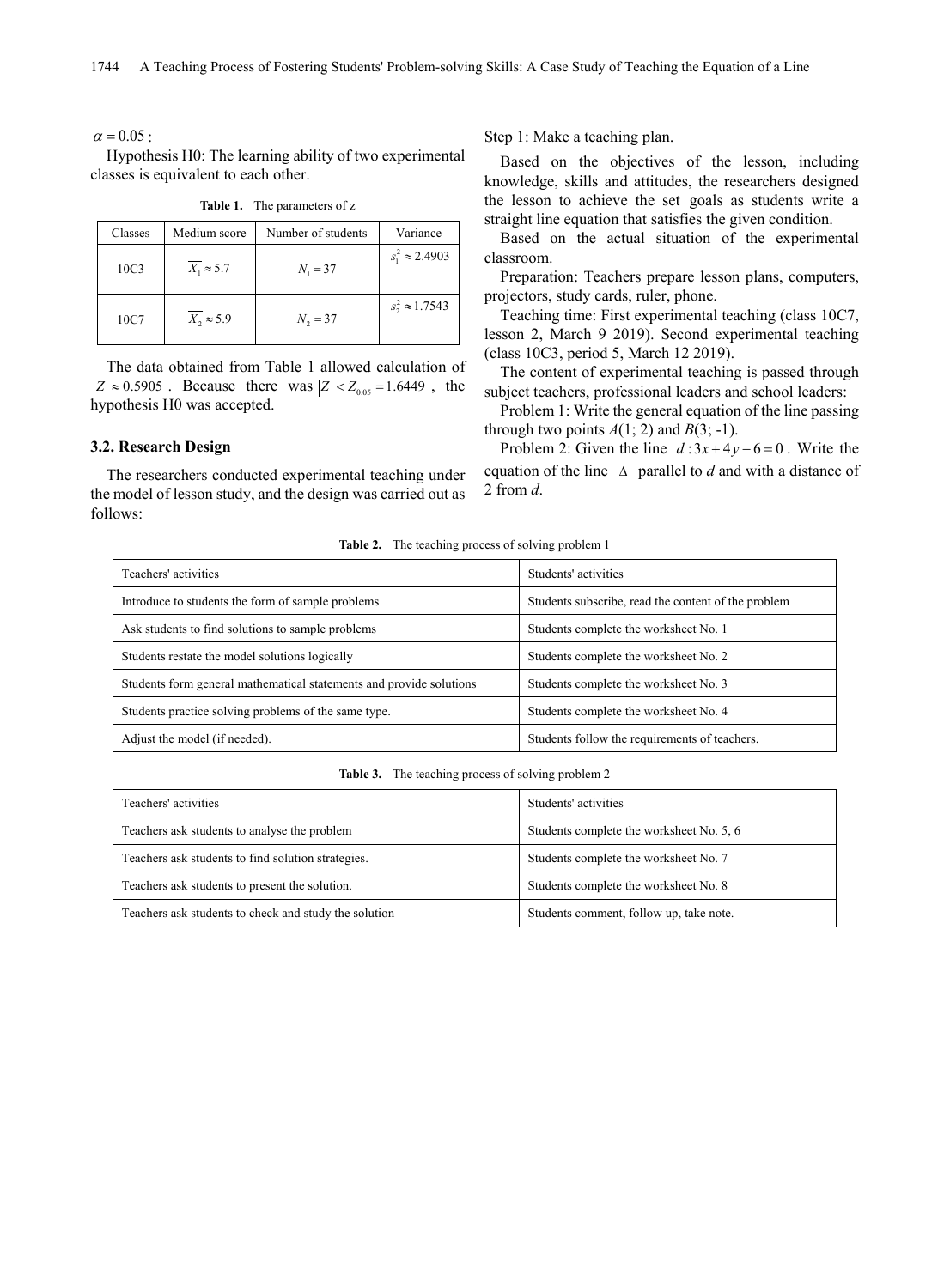Step 2: Teach and observe the lesson (first time - class 10C7).

The researchers conduct teaching solving two problems of writing equations of straight lines with the participation of two teachers.

Conduct teaching according to the procedure (Students work in groups).

- Teacher stable class.
- Teachers divide the class into eight groups (groups of 1 to 5; each group has five students and groups of 6 to 8 each have four students). Each group chooses its leader and secretary.
- Teachers do not check the old lesson.
- Teacher shows the content of problem 1 on the projector, distributes learning cards to students and asks students to do the exercises on the worksheet.
- Students do math problem 1 in 10 minutes.
- Teachers take the results of each group with their phones, show them on the projector. Teacher and student comment together, analyse the answers of the student group (See Table 2).

Conduct teaching according to the procedure (Students working individually).

- Teacher shows the content of problem 2 on the projector, distributes worksheets to students and asks students to do the exercises on the sheet.
- Students do math problem 2 in 10 minutes.
- Teachers use the phone to capture the results of students' work and show it on the projector. Teachers and students analyse, comment, evaluate the answers of students (See Table 3).

Step 3: Analyze, comment, evaluate the lessons that have been taught (first time).

After the first experimental teaching (class 10C7), the researchers conduct analysis, comment, and evaluation.

Step 4: Modify the lesson plan, add suggestions, and open questions to suit the students.

It is necessary to absorb the ideas of teachers who attend the lesson in the first teaching session, supplement the test of the old experience, review, consolidate knowledge for students and adjust lesson plans as follows:

 Content of checking the early test: general equation of the straight line. The relative position of two consecutive lines. The formula calculates the distance from a point to a line.

Step 5: Conduct teaching a second time.

We conduct the second experimental teaching - class 10C3, period five on March 12, 2019, with the participation of two teachers.

Conduct teaching according to the procedure (Students work in groups).

- Teacher stabilises class and checks old lesson.
- Teachers divide the class into eight groups (groups of 1 to 5; each group has five students and groups of 6 to 8 each have four students). Each group chooses its leader and secretary.
- Teacher shows the content of problem one on the projector, distributes learning cards to students and asks students to do the exercises on the worksheet.
- Students do mathematical problem 1 in 10 minutes.
- Teachers take the results of each group with their phones and show them on the projector. Teachers, students analyse together, comment, the answers of the student group.

Step 6: Analyse, comment, evaluate the lesson taught (second time).

After the second experimental teaching (grade 10C3), they conduct analysis, comment, and evaluation.

Step 7: Apply the experience in the teaching process.

The researchers have applied the lesson study model to the teaching of solving problems of straight-line equations and other mathematical problems.

## **3.3. Data Analysis**

Qualitative analysis was used in depth to clarify the work of the students. Correctly, the results were analysed and evaluated to show progress in students' problem-solving ability after adjusting lesson plans. Data were students' assignments; they are explained in the comparison of problem-solving capacities of two selected experimental classes. Besides, comments made by two teachers were recorded to analyse the effectiveness of teaching activities.

# **4. Results and Discussion**

## **4.1. Results of First Experimental Teaching**

For mathematical problem 1: By means of the first innovative teaching, the student response statistics were as follows: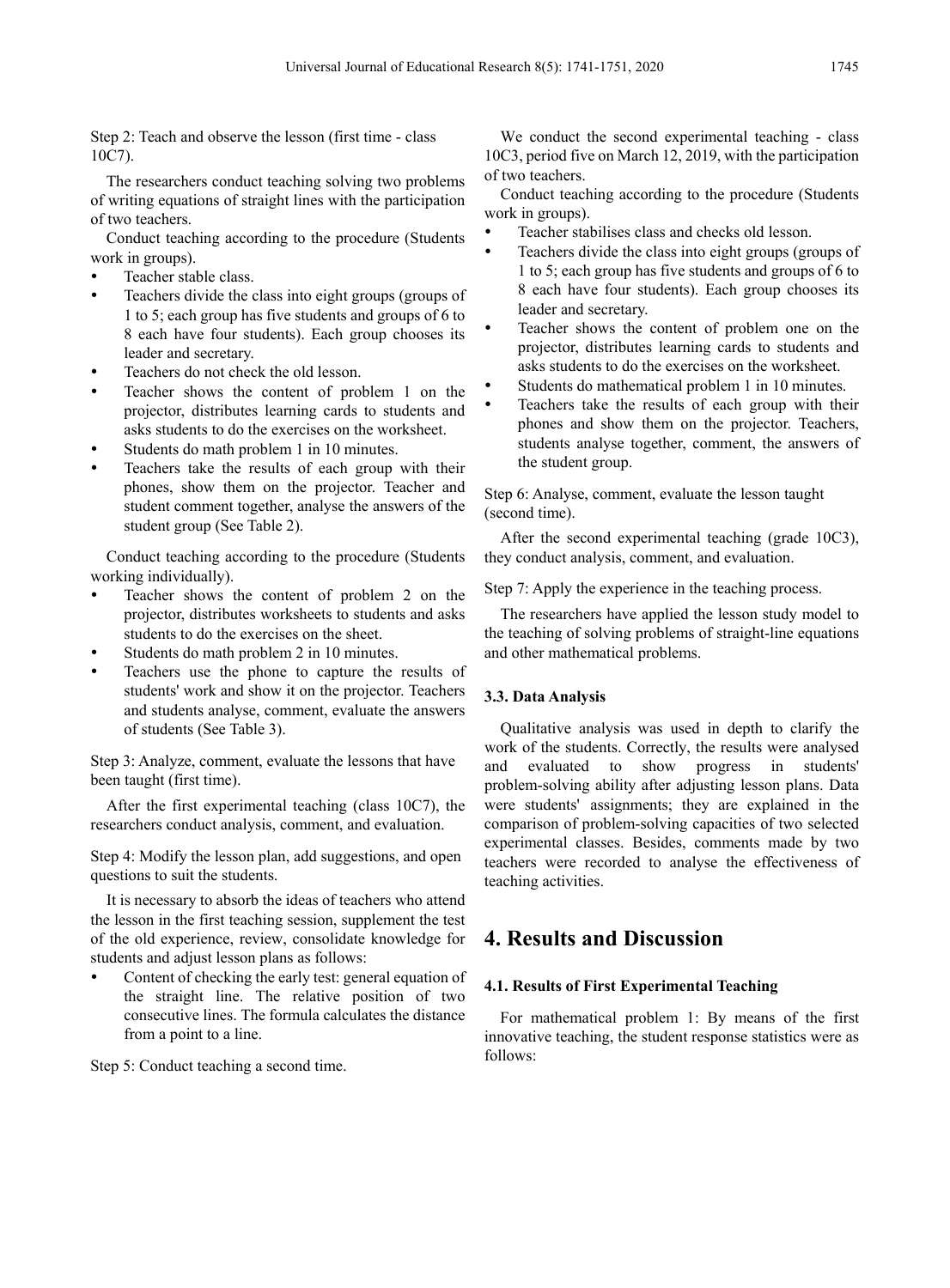| <b>Worksheets</b> | Request                                                      | Correct    | Wrong    | Empty    |
|-------------------|--------------------------------------------------------------|------------|----------|----------|
|                   | Indicate how to write a general equation for a straight line | 3/8        | 3/8      | 2/8      |
|                   |                                                              | (37.5%)    | (37.5%)  | (25%)    |
| 2                 | Presentation of the solution to the problem                  | 2/8        | 4/8      | 2/8      |
|                   |                                                              | (25%)      | $(50\%)$ | (25%)    |
| 3                 | Give general math form, steps to solve the problem           | 1/8        | 3/8      | 4/8      |
|                   |                                                              | $(12.5\%)$ | (37.5%)  | $(50\%)$ |
| 4                 | Do the same type of problem                                  | 1/8        | 4/8      | 3/8      |
|                   |                                                              | $(12.5\%)$ | $(50\%)$ | (37.5%)  |

**Table 4.** Experimental teaching results of problem 1 in class 10C7 (first time)

Through the first teaching results in Table 4, the group of students who answered incorrectly and left blank was five groups (accounting for 62.5%). This number proved that the student groups had not carefully read the question, did not grasp the content of the item. The majority of student groups had not found a solution to the problem. Therefore, teachers needed to guide students with some solving strategies such as finding points in the line *AB* as well as normal vectors and writing general equations of the line *AB*. They asked their students to write parametric equations of line *AB* and transform it to its general equation, writing the regular equation for the line *AB* and transforming it to its general equation.

The initial instructional outcomes showed that groups of students knew how to write general line equations *AB*, but when applied to the formula, they did not pay attention to the points of the line *AB*. Group of finished students did not check the results by changing the coordinates of points *A*  and *B* into the general equation of the line *AB*. The student groups focused mainly on solving strategies: Find vectors of straight line *AB*, then write the general equation of the straight line *AB* (this strategy accounted for 50%) and have a solving plan (accounting for 12.5%). Suppose that the line *AB* has an equation, from the two-point data set up a system of first-order equations hidden *a*, *b* and then solve the newly established equation system to find *a*, *b*. The remaining solving strategies: Write the regular equation of the line *AB* and convert it to its general equation, write the parametric equation of the line *AB* and then convert to its general equation by reducing *t*. For this question, the

student group gave incorrect answers to four groups (accounting for 50%), the student group left two groups empty (accounting for 25%). Thus, the group of students wrongly answered and left blank accounted for 75%.

During the first coaching period, groups of students were left with too much vacancy (50%), that was, groups of students who did not recognise the problem form and did not give steps to solve a problem. This information proved that students read the problem and then found the solution, less interested in the general form of the problem. Hence, the teacher gave a specific problem and asked students to state its general way; the student faced many difficulties and obstacles in their statement. Some student groups still confused the general form of the problem and the general equation of the line.

From the data achieved, it was found that there was a group of students who were not knowledgeable about finding vector coordinates when knowing points, that was, the group of students did not apply the correct formula.

Group of students had not mastered the knowledge. If the line had a vector of the only direction, then there was a normal vector. When the student group applied the formula, they did not pay attention to the point of the line and its normal vector.

After students solved a problem for a similar problem so that they could explain it to consolidate the knowledge, they had learned. Still, the results of the student's work showed that the application of the learned knowledge to the same problem faced numerous difficulties and errors.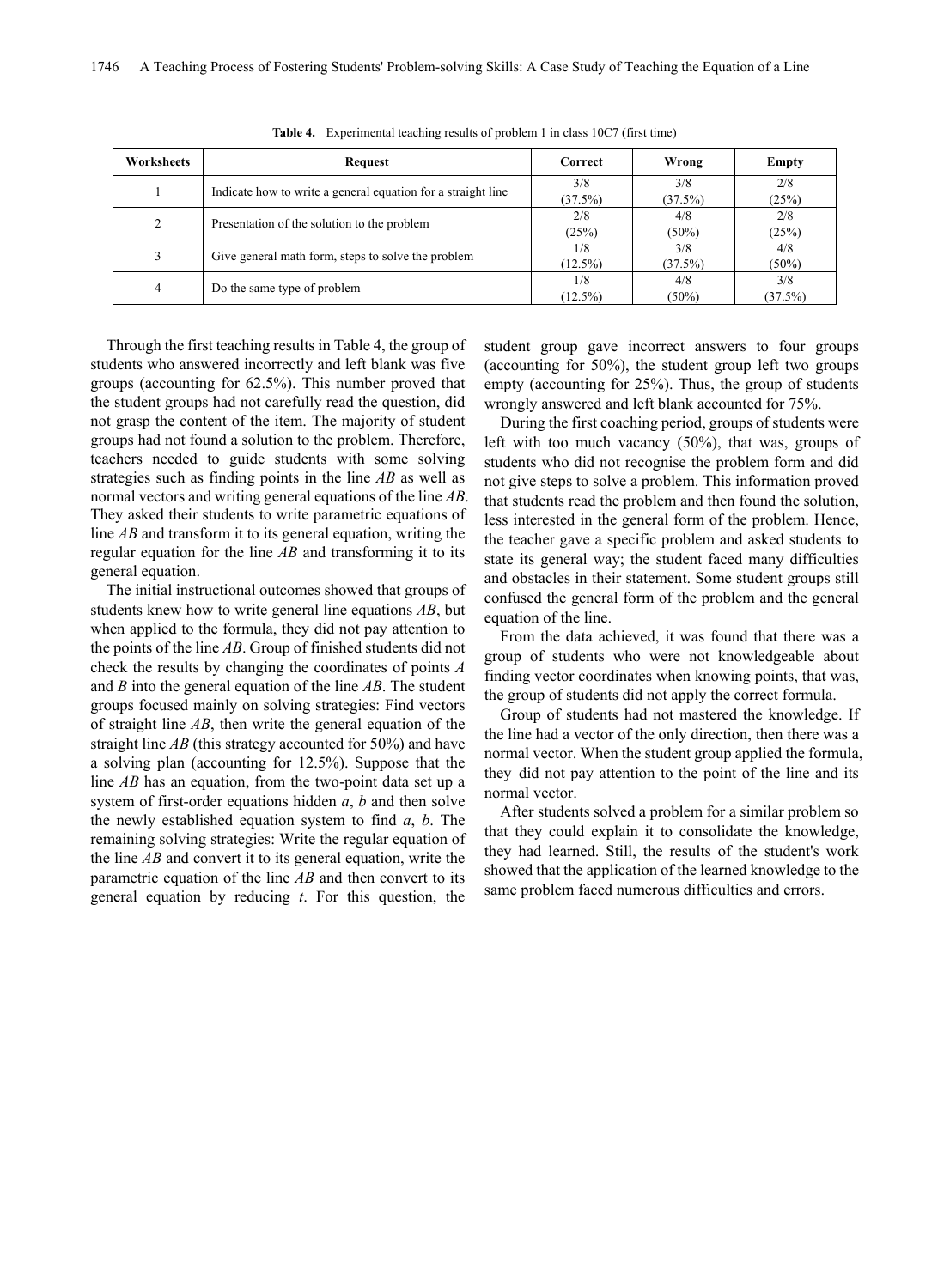|--|--|--|--|--|

| Worksheets | Request                                                      | Correct    | Wrong      | Empty      |
|------------|--------------------------------------------------------------|------------|------------|------------|
|            | Indicate how to write a general equation for a straight line | 16/37      | 18/37      | 3/37       |
|            |                                                              | $(43.2\%)$ | (48.7%)    | (8.1)      |
| 2          | Presentation of the solution to the problem                  | 13/37      | 14/37      | 10/37      |
|            |                                                              | $(35.1\%)$ | $(37.9\%)$ | (27%)      |
| 3          | Give general math form, steps to solve the problem           | 7/37       | 16/37      | 14/37      |
|            |                                                              | $(18.9\%)$ | $(43.2\%)$ | $(37.9\%)$ |
| 4          | Do the same type of problem                                  | 6/37       | 15/37      | 16/37      |
|            |                                                              | $(16.3\%)$ | $(40.5\%)$ | $(43.2\%)$ |

**Table 5.** Experimental teaching results of problem 2 in class 10C7 (first time)

Based on the data in Table 5, the students who answered incorrectly were 18 students (accounting for 48.7%), meaning that many students finished reading the content of the problem without identifying and analysing to solve the problem. In the first teaching practice, most students had not yet analysed the content of the issue, i.e. they did not know what the problem has given? The facts of the problem? What do they need to look? So most students only recorded the content of the problem.

The data received revealed that most students could not find strategies to solve problems. Students had not exploited all the data of the problem but only utilised a few data. For example, a normal vector of a line ∆ is obtained using straight-line data ∆ parallel to line *d*, knowing the distance between two parallel lines equals the distance from one point of this straight line to another. Many students had not taken steps to solve the problem.

Through the initial learning outcomes, students were able to use data from two parallel lines to find the normal vector of a straight line. Students who found the normal vector of a line had two directions to write its general equation.

First, students found the coordinates of a point in a straight line, the general equation of the line had the form. Students exploited straight-line data a distance of 2 but could not solve the equation containing hidden in absolute values signs to find. Second, students found the constant *c* of the equation  $3x+4y+c=0$ . For this solution, many students had made some mistakes such as lack of conditions of *c*, applying the distance formula from a point to a straight line incorrectly, not solving the equation containing hidden values in the sign absolute.

In summary, through the first experimental teaching, there were some comments and assessments.

#### For problem 1:

Advantages: Teachers had implemented the process of teaching mathematics to help students practice skills to solve an underlying math problem. Students studied seriously, positively, teamwork, awareness and appropriate discipline.

Limitations: Teachers had not reviewed or re-checked the knowledge that students had learned. Many student groups found the wrong coordinates of the point vector, confused the direction vector and the normal vector of the line. Besides, they also paid little attention to the point of the line, performed calculations with many errors, presented the solution wrong, stated the general form of the problem and stated that the solution steps were much-left blank. Activity applied to solve the issues of the same type had many groups of students not yet implemented.

## For problem 2:

Advantages: Teachers had implemented the process of teaching math problems to help students practice skills to solve an advanced problem. Most students identified issues, found the normal vector of straight lines, made beneficial use of the data of two parallel lines, applied the distance formula from a point to a straight line. Students studied seriously, positively, cooperative spirit, awareness and suitable discipline.

Limitations: Teachers had not reviewed or re-checked the knowledge that students had learned. Many students had not yet analysed the problem, which means they have not answered well the questions: What did the problem give? What are the requirements of that math exercise? What are the goals of the problem? ... Students less analysed the problem content but mainly raised the hypothesis of the problem. Most students had not stated how to solve the problem; the presentation of the solution was wrong and left blank too much.

Teachers' comments were as follows:

Teaching teachers should check the old lesson or revise the knowledge that students had learned such as general equations of straight lines and writing general equations of lines that pass through a point and have perpendicular vectors (or vectors) given directions. Besides, they can explain for their students the relative position between two consecutive lines, the distance between two parallel lines, the distance from a point to a straight line, solving equations hidden in the absolute value sign, how to find a solution of the unknown quadratic equation. Teachers should instruct, ask some more provocative questions, make some suggestions in the worksheets by filling in the blank and following the class in the process of students doing the homework.

#### **4.2. Results of Second Experimental Teaching**

Following the second innovative teaching in class 10C3, it was essential to conduct analysis, comment, and evaluation.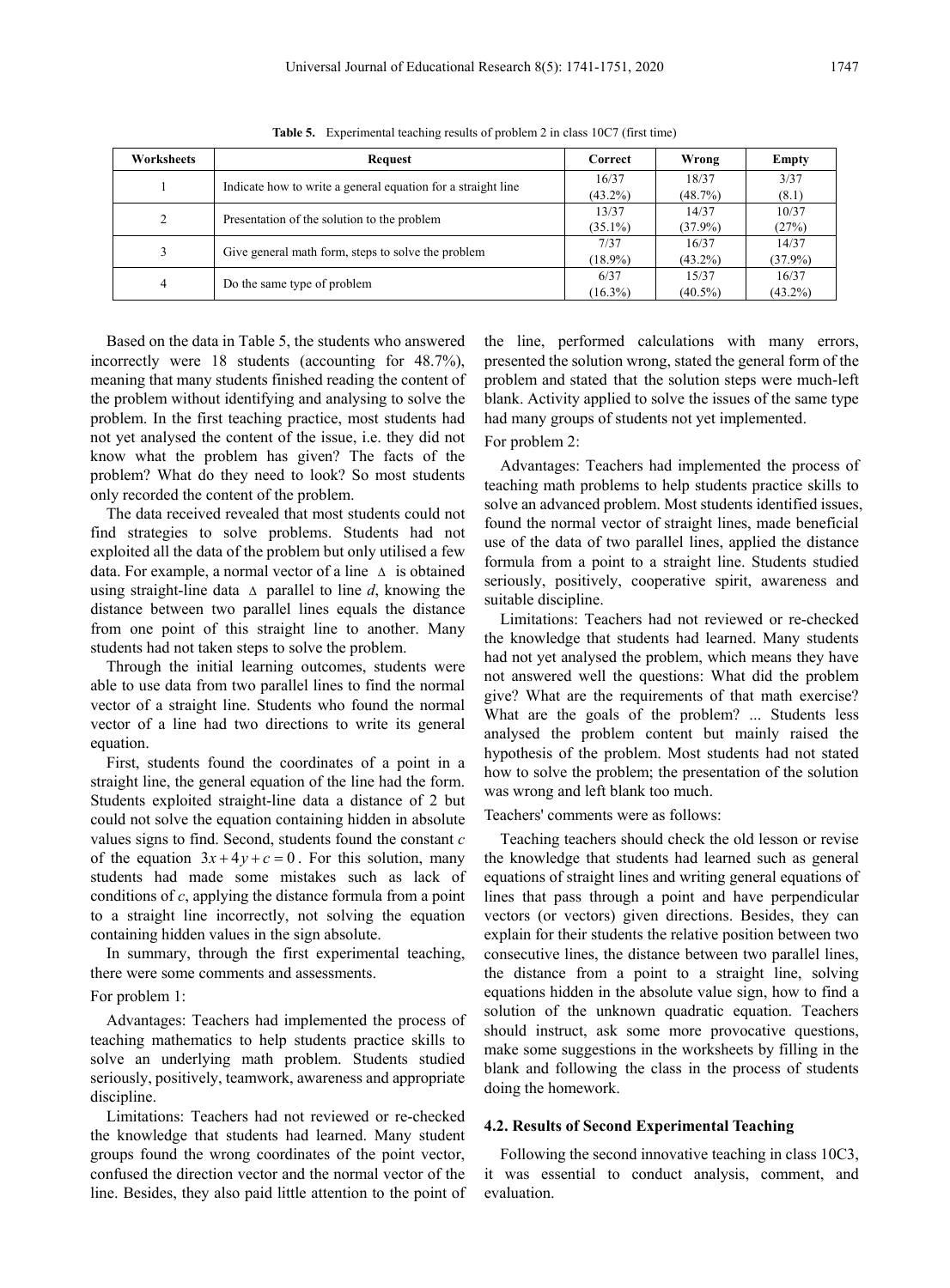| Worksheets | Request                                                      | <b>Correct</b> | Wrong      | Empty   |
|------------|--------------------------------------------------------------|----------------|------------|---------|
|            | Indicate how to write a general equation for a straight line | 7/8            | 1/8        | 0/8     |
|            |                                                              | (87.5%)        | $(12.5\%)$ | $(0\%)$ |
|            | Presentation of the solution of the problem                  | 7/8            | 1/8        | 0/8     |
|            |                                                              | (87.5%)        | $(12.5\%)$ | $(0\%)$ |
| 3          | Give general math form, steps to solve the problem           | 6/8            | 2/8        | 0/8     |
|            |                                                              | (75%)          | (25%)      | $(0\%)$ |
| 4          | Do the same type of problem                                  | 8/8            | 0/8        | 0/8     |
|            |                                                              | $(100\%)$      | $(0\%)$    | $(0\%)$ |

**Table 6.** Experimental teaching results of problem 1 in class 10C3 (second time)

Table 6 showed that seven groups of students (accounting for 87.5%) answered the questions correctly. Nonetheless, there was also a group of students (group 7) who correctly answered the question that was to write the general equation of the line *AB* needs a point in line *AB* and its direction vector. The group had not yet given from the directional vector of the line *AB* deduce its normal vector or write the parametric equation (regular equation) of the straight line *AB* that transformed to its general equation. The student group (group 7) had not specified the strategy for solving the problem.

The teacher had adjusted the lesson plan by reviewing the knowledge of the general equation of the line, the writing of the general equation of the line through the point and the given normal vector so, in this teaching session, the teacher helped students to answer the questions of the teacher posed. However, there was a group of students who lacked an ideal answer.

From the teaching results and analysis of teaching, results showed that the student groups had made progress in learning in the second teaching period. Teachers helped the student group overcome most of the incorrect answers and no longer left the answers blank. The first teaching results only got three groups of students (accounting for 37.5%) answered correctly. Still, the second teaching results had seven groups of students (accounting for 87.5%) responded correctly (increased by four groups) (accounting for 50%).

Through the findings in the second teaching period, there was still a group of students who made mistakes, regardless of the point of the line *AB*. Subjective group of students applied the formula to write a general equation of a line when knowing the point of the line and its normal vector. For this question, the student group that incorrectly answered was one of the student group (accounting for 12.5%). The number of groups of students who correctly answered this question at the second teaching time increased by five groups of students (accounting for 62.5%) compared to the first teaching session.

During the second teaching period in class 10C3, it had been shown that groups of students have expressed the general form of the problem and have provided reasonable solutions. Nevertheless, there was still a group of students who were unable to show the general mathematical structure of the problem but gave the equation form of the line that passed through a given point and had a given normal vector.

Compared to the results of two teaching sessions, it was known that in the second time of teaching, the number of student groups that answered the question correctly was six groups (accounting for 75%) compared to the first teaching time, an increase of five groups (accounting for 62.5%). In the second teaching period (class 10C3), the teacher checked the old lesson, reviewed the learned knowledge and emphasised the relationship between the directional vector and the normal vector of the line. Since then, teachers had helped students overcome many difficulties and errors, resulting in eight groups of students (accounting for 100%) to solve the same problem.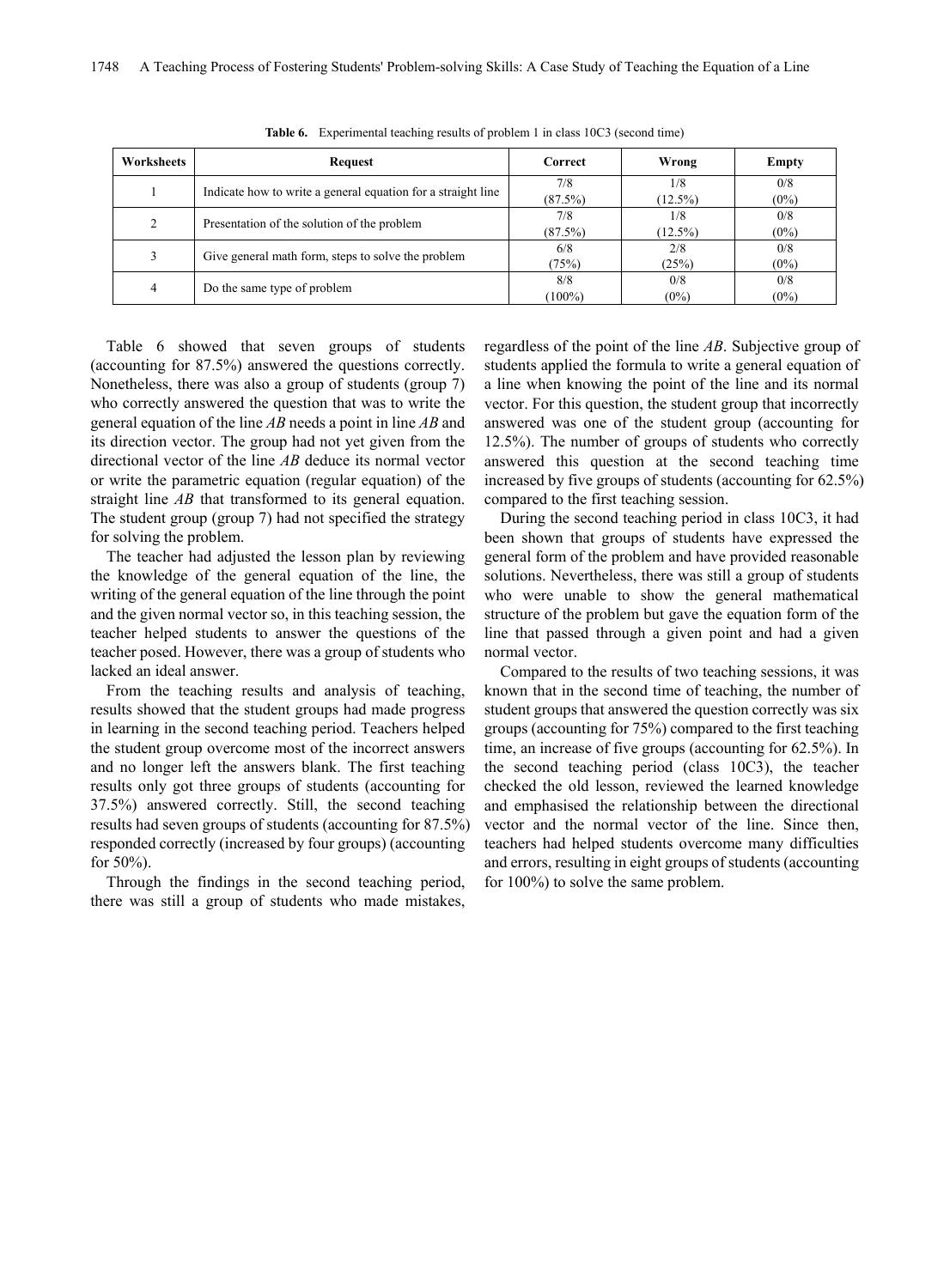| Worksheets | Request                                                      | Correct    | Wrong      | Empty   |
|------------|--------------------------------------------------------------|------------|------------|---------|
|            | Indicate how to write a general equation for a straight line | 37/37      | 0/37       | 0/37    |
|            |                                                              | $(100\%)$  | $(0\%)$    | $(0\%)$ |
| 2          | Presentation of the solution of the problem                  | 34/37      | 3/37       | 0/37    |
|            |                                                              | $(91.9\%)$ | $(8.1\%)$  | $(0\%)$ |
| 3          |                                                              | 33/37      | 4/37       | 0/37    |
|            | Give general math form, steps to solve the problem           | $(89.2\%)$ | $(10.8\%)$ | $(0\%)$ |
| 4          | Do the same type of problem                                  | 34/37      | 3/37       | 0/37    |
|            |                                                              | $(91.9\%)$ | $(8.1\%)$  | $(0\%)$ |

**Table 7.** Experimental teaching results of problem 2 in class 10C3 (second time)

In the second teaching session of class 10C3, teachers helped students overcome errors and difficulties in answering this question by asking more open questions. The result of students correctly answering this question was 37 students (accounting for 100%).

According to Table 7, thirty-four students (accounting for 91.9%) answered correctly. Nonetheless, there were still two students (accounting for 5.4%) who did not answer correctly according to the instructions of the teachers, i.e. students had not been able to analyse the content of the problem, do not know what the problem gave? What does the problem require? The purpose of the problem? Were the facts presented? Students stated the assigned problem of the perpendicular vector, the quadratic vector but did not specify the normal vector, the only vector of the straight line *d* or the straight line ∆ and what to look for was the coordinates of the directional vector of the straight line *d*. In the second teaching period in class 10C3, the teacher added some learning suggestions, so the teacher helped the students analyse the content of the problem. The number of students who answered the questions correctly in the second teaching session increased to 21 students (accounting for 56.8%) compared to the first time of teaching.

Additionally, there were two students (accounting for 5.4%) applying the theoretical concept of general equations of straight lines mechanically to write general equations of consecutive lines they found points on straight lines and vectors its gland. For this problem, finding the normal vector of a straight line was relatively easy just using the data of two parallel lines but finding a point in a straight line was very difficult for students. Through the second teaching results (class 10C3), the number of students who correctly answered this question was 33 students (accounting for 89.2%). Thus, the number of students who correctly answered this question in the second teaching period increased to 26 students (accounting for 70.3%) compared to the first time of teaching.

In summary, after the second experimental teaching session, some comments and assessments were recorded as follows:

Advantages: Teachers had reviewed, re-examined the knowledge they had learned, added some intriguing questions and implemented a process of teaching math problems to help students practice skills to solve a problem. Students studied seriously and actively, with a spirit of cooperation, efficient sense and discipline.

Limitations: Teachers had not overcome all of the mistakes made by students in the first teaching session, such as still looking for the wrong coordinates of the vector  $\overline{AB}$ , presenting incorrect answers, solving equations containing hidden in the absolute value sign wrongly, and choosing the optimal solution. Some students were still subjective in applying the formula, not careful in calculating and solving the problem, and rarely checked the results.

Teachers' comments were as follows: Teaching teachers had absorbed the ideas of the teachers for the first time, helping students overcome difficulties and mistakes in the process of solving a problem. The teachers had overcome the limitations and promoted many advantages in the first teaching. The content of checking the old lesson, revision knowledge and reasonable suggestions should make most students understand the lesson and answer the questions that the teacher had asked. However, some groups of students had not yet answered the questions of teachers because they were subjective in applying formulas and calculations.

#### **4.3. General Evaluation of Experimental Results**

After first creative coaching in class 10C7, students were still struggling to use the knowledge they learned to solve a problem. The rate of students' answering the questions incorrectly or leaving the answers blank was very high. Teachers taught to analyse, comment, do their homework, absorb the feedback of teachers who attend the lesson, realise the advantages and limitations of teachers and students. Students still lacked much basic knowledge about straight-line equations, the application of learned knowledge to solving problems was still limited. Therefore, the teacher needed to retest the previous lesson, consolidate the basic knowledge for students so that the next experience would achieve better results. In this teaching session, the researchers evaluated that the teachers did not reach the set goals.

On the basis of the outcomes of the second experimental teaching (class 10C3), it could be confirmed that teachers of innovative instruction had succeeded in education according to the model of lesson study. The teacher adjusted some content and methods in the lesson plan to overcome the limitations and promote the advantages of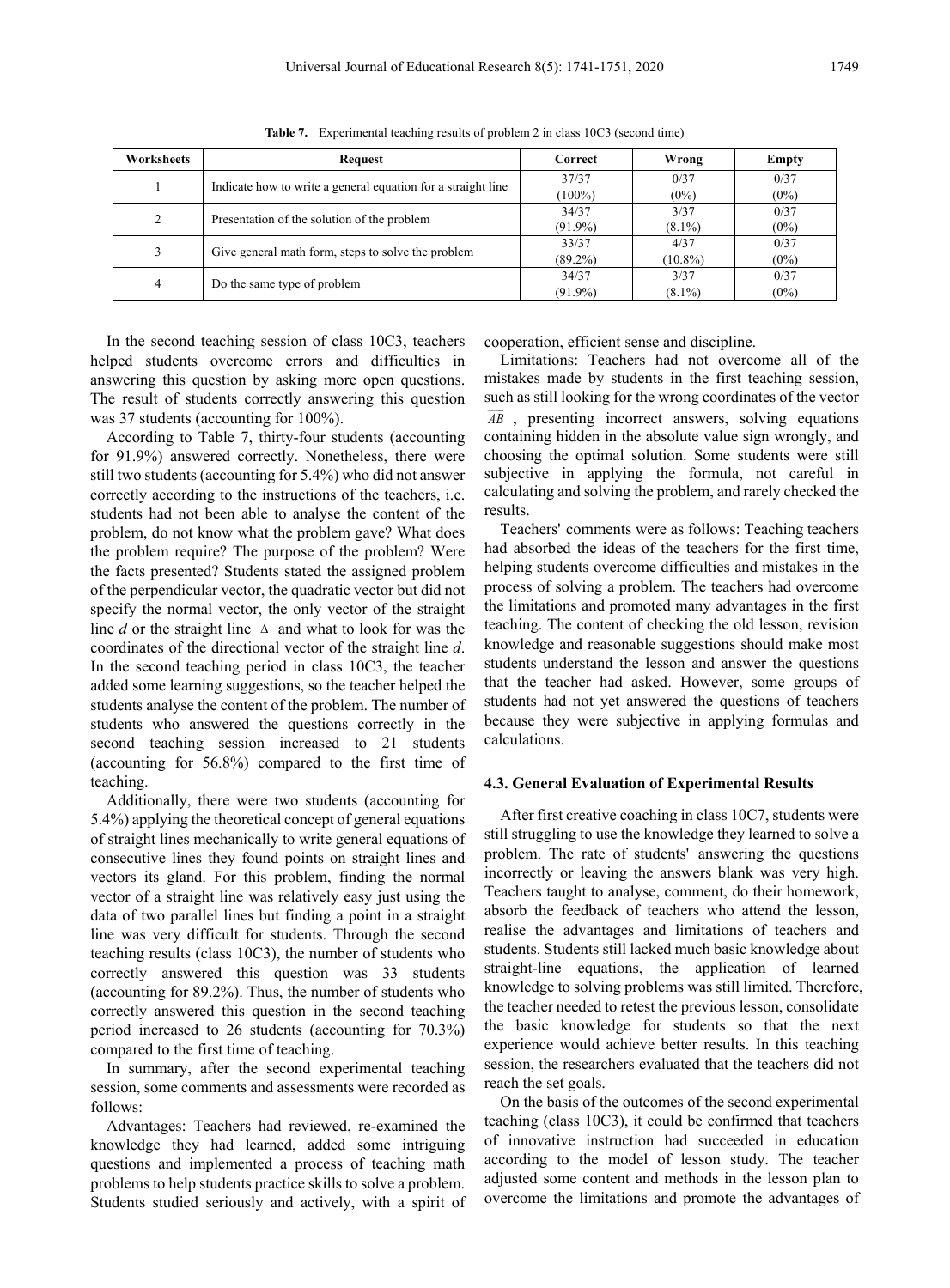the first lesson. The adjustment of the teacher's experience was very suitable for the students' ability, so the quality of the teaching was improved and improved. The teacher also helped students overcome errors and difficulties in the process of solving mathematical problems. Students had much progress in learning and overcame the limitations in the learning process. In this instructional session, the researchers achieved the set goals.

# **5. Conclusions and Suggestions**

The research was associated with the experimental teaching of two problems of writing linear equations. The first innovative teaching in class 10C7 revealed that students still face many difficulties and obstacles in identifying, presenting solutions, making general mathematical statements, and taking steps to solve one lesson. Choosing the optimal solution strategy, performing calculations with many errors and offering the answer was not logical. After the first observational teaching, the innovative education teacher joined the teachers during the meeting and learnt the benefits and limitations of the teaching period. Experimental teaching teachers adjusted the lesson plan by reviewing the knowledge they had gained, adding more suggested questions to suit teaching students. The results of the second experimental teaching in class 10C3 showed that the students were able to solve the problems the teacher had posed, that the students had overcome the situation of being unable to answer the teachers' questions and the students' errors in the problem-solving process. The quality of the lesson was significantly improved.

In the process of practical teaching, teachers did not impose knowledge for students. Still, the experience that students learnt was the result of the process of activities of teachers and students. Students' ability to think, analyse, reason, compare, comment, and evaluate was developed, overcoming rote learning, studying mechanically. The knowledge that students comprehend was also profoundly engraved. Students applied the knowledge that they had learned to solve problems and practical situations in a flexible way. These results were similar to the ones outlined in the literature review [6,11,13,15].

Moreover, the study brought some implications. Firstly, the teacher, who taught the experimental class, had positive experiences in teaching practice. In particular, they have made more valid assessments of the skills of their students, from which they have adapted teaching plans to suit the problem-solving skills of their students. In other words, the teaching method of teachers has been developed significantly. Secondly, teachers' capacity to solve problems, evaluate and observe teaching period was improved. Finally, the relationships of the same school teachers were strengthened because they helped each other in their professional development. In general, these implications were not different from the studies referred to [1,2,9,14].

## **REFERENCES**

- [1] F. Y. Arslan. The Role of Lesson Study in Teacher Learning and Professional Development of EFL Teachers in Turkey: A Case Study, TESOL Journal, 1-13, 2018.
- [2] R. Bjuland & R. Mosvold. Lesson study in teacher education: learning from a challenging case, Teaching and Teacher Education, Vol.52, 83-90, 2015.
- [3] N. Boonsena, M. Inprasitha, N. Changsri & G. Teachers. Learning about Teaching Practice in a Modify Lesson Study, Psychology, Vol.10, 977-988, 2019.
- [4] F. Coenders & N. Verhoef. Lesson Study: professional development (PD) for beginning and experienced teachers, Professional Development in Education, Vol. 45, No. 2, 217–230, 2019.
- [5] E. Ersoy. Problem-solving and Its Teaching in Mathematics, The Online Journal of New Horizons in Education, Vol.6, No.2, 79-87, 2016.
- [6] M. G. Gurat. Mathematical Problem-solving Strategies Among Student Teachers, Journal on Efficiency and Responsibility in Education and Science, Vol.11, No.3, 53-64, 2018.
- [7] M. Isoda. Lesson Study: Problem Solving Approaches in Mathematics Education as a Japanese Experience, Procedia Social and Behavioral Sciences, Vol.8, 17-27, 2010.
- [8] N. P. Loc. Active learning activities of students in teaching Mathematics: A monograph on the basis of operational theory, Publisher of Can Tho University, Vietnam, 2016.
- [9] L. S. Lomibao. Enhancing Mathematics Teachers' Quality through Lesson Study, SpringerPlus, Vol.5, No.1590, 1-13, 2016.
- [10] Marsigit. Mathematics Teachers' Professional Development through Lesson Study in Indonesia, Eurasia Journal of Mathematics, Science & Technology Education, Vol. 3, No.2, 141-144, 2007.
- [11] J. NoprianiLubis, A. Panjaitan, E. Surya & E Syahputra. Analysis Mathematical Problem Solving Skills of Student of the Grade VIII-2 Junior High School Bilah Hulu Labuhan Batu, International Journal of Novel Research in Education and Learning, Vol. 4, No.2, 131-137, 2017.
- [12] S. Saygili. Examining The Problem Solving Skills and The Strategies Used By High School Students in Solving Non-routine Problems, E-International Journal for the Educational Research. Vol.8, No.2, 91–114, 2017.
- [13] R. E. Simamora, S. Saragih & Hasratuddin. Improving Students' Mathematical Problem-solving Ability and Self-Efficacy through Guided Discovery Learning in Local Culture Context, International Electronic Journal of Mathematics Education, Vol.14, No.1, 197-204, 2006.
- [14] A. Takahashi, T. Watanabe & M. Yoshida. Developing